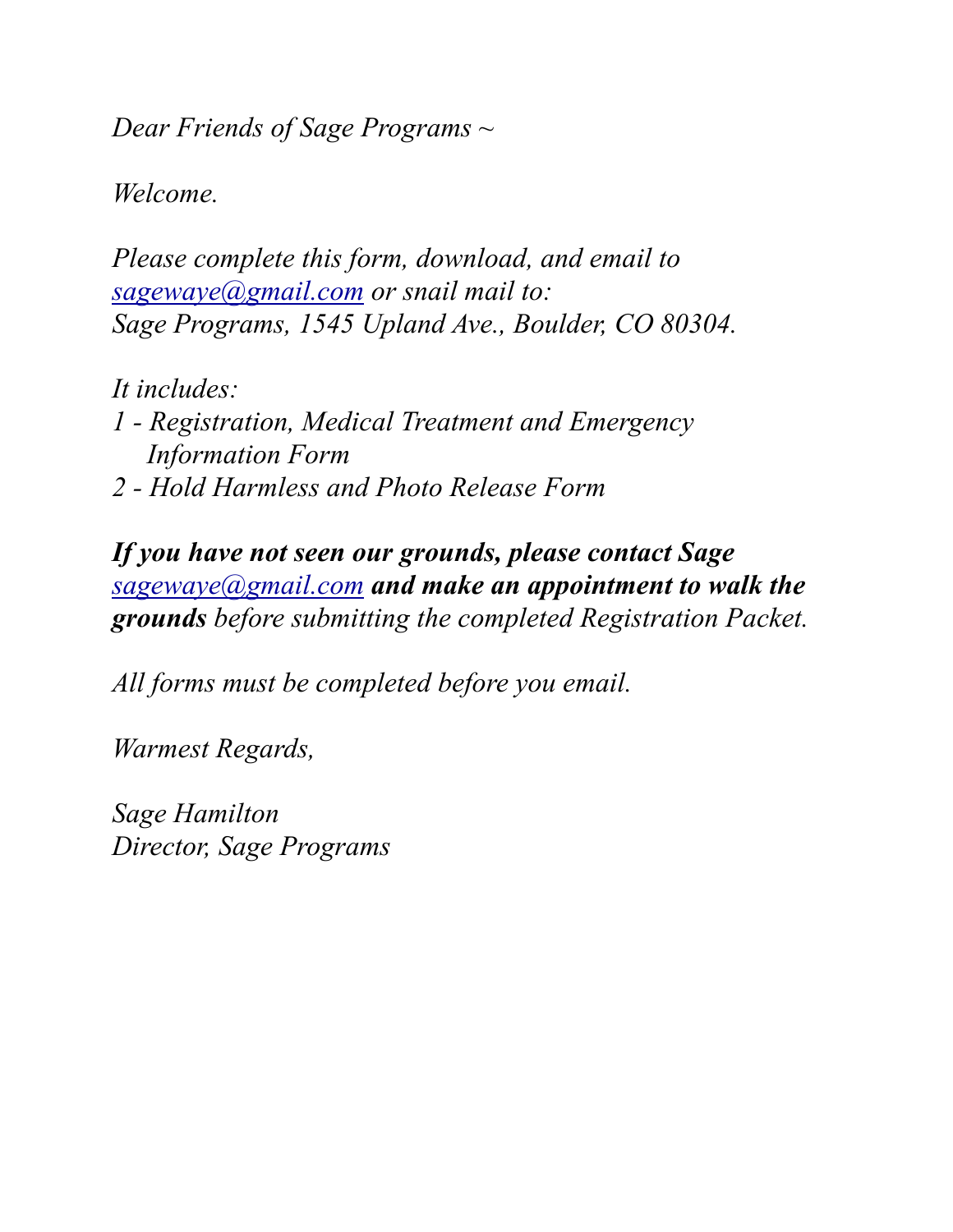# *Sage Programs*

|                                      | Year ______________             |  |
|--------------------------------------|---------------------------------|--|
|                                      | Age Birthdate                   |  |
|                                      | Home Phone                      |  |
|                                      | Home Phone_____________         |  |
| Emergency (besides mother or father) | phone__________________________ |  |

#### **Medical Treatment Release Form**

I hereby give my permission that my child, above named, may be given emergency treatment by a qualified staff member of Sage Programs. I also give permission for my child to be transported by ambulance or aid car to an emergency center for treatment. In the even that I cannot be contacted, I further consent to the medical, surgical, and hospital care, treatment, and procedures to be performed for my child by a licensed physician or hospital selected or advisable by the physician to safeguard my child's health.

\_\_\_\_\_\_\_\_\_\_\_\_\_\_\_\_\_\_\_\_\_\_\_\_\_\_\_\_\_\_\_\_\_\_\_ \_\_\_\_\_\_\_\_\_\_\_\_\_\_\_\_\_\_\_\_\_\_\_\_\_\_\_\_\_\_\_ Parent Signature Date Date

### **Medical and Emergency Information for above named child**

Past Injuries, chronic illness, other **with an all and the contract of the contract of the contract of the contract of the contract of the contract of the contract of the contract of the contract of the contract of the con** 

Under regular medication, allopathic or herbal, other\_\_\_\_\_\_\_\_\_\_\_\_\_\_\_\_\_\_\_\_\_\_\_\_\_\_\_

Allergies - \_\_\_\_\_\_\_\_\_\_\_\_\_\_\_\_\_\_\_\_\_\_\_\_\_\_\_\_\_\_\_\_\_\_\_\_\_\_\_\_\_\_\_\_\_\_\_\_\_\_\_\_\_\_\_\_\_\_\_\_

Any other information you feel would be helpful for us to know in case of an emergency. \_\_\_\_\_\_\_\_\_\_\_\_\_\_\_\_\_\_\_\_\_\_\_\_\_\_\_\_\_\_\_\_\_\_\_\_\_\_\_\_\_\_\_\_\_\_\_\_\_\_\_\_\_\_\_\_\_\_\_\_\_\_\_\_\_\_\_\_\_

**\_\_\_\_\_\_\_\_\_\_\_\_\_\_\_\_\_\_\_\_\_\_\_\_\_\_\_\_\_\_\_\_\_\_\_\_\_\_\_\_\_\_\_\_\_\_\_\_\_\_\_\_\_\_\_\_\_\_\_\_\_\_\_\_\_\_\_\_\_**

\_\_\_\_\_\_\_\_\_\_\_\_\_\_\_\_\_\_\_\_\_\_\_\_\_\_\_\_\_\_\_\_\_\_\_\_\_\_\_\_\_\_\_\_\_\_\_\_\_\_\_\_\_\_\_\_\_\_\_\_\_\_\_\_\_\_\_\_\_

\_\_\_\_\_\_\_\_\_\_\_\_\_\_\_\_\_\_\_\_\_\_\_\_\_\_\_\_\_\_\_\_\_\_\_\_\_\_\_\_\_\_\_\_\_\_\_\_\_\_\_\_\_\_\_\_\_\_\_\_\_\_\_\_\_\_\_\_

\_\_\_\_\_\_\_\_\_\_\_\_\_\_\_\_\_\_\_\_\_\_\_\_\_\_\_\_\_\_\_\_\_\_\_\_\_\_\_\_\_\_\_\_\_\_\_\_\_\_\_\_\_\_\_\_\_\_\_\_\_\_\_\_\_\_\_\_\_

#### **Emergency contact information**

Health Practitioner\_\_\_\_\_\_\_\_\_\_\_\_\_\_\_\_\_\_\_\_\_\_\_\_Phone\_\_\_\_\_\_\_\_\_\_\_\_\_\_\_\_\_\_\_\_\_\_\_\_\_